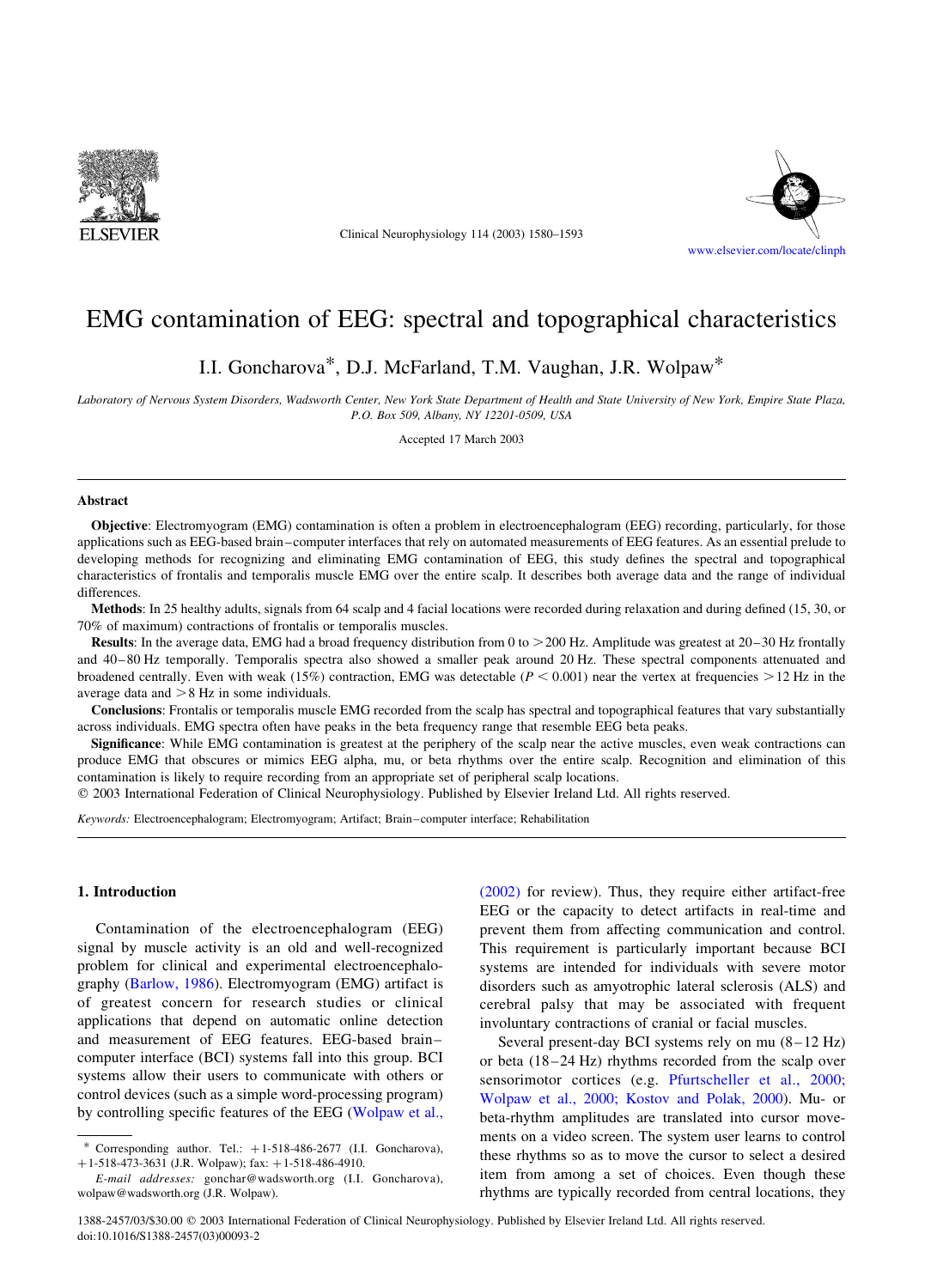might still be obscured by EMG. EMG contamination could be a particular problem for BCI users in whom ALS has led to degeneration of sensorimotor cortex. In such individuals, rhythms from less affected frontal or parietal cortex ([Hudson et al., 1993; Sasaki and Iwata, 2000\)](#page-13-0) may prove better for BCI application. Because these rhythms are recorded from scalp locations closer to facial or temporal muscles, their recording is particularly susceptible to EMG contamination. Unrecognized EMG contamination can mimic actual EEG control and thereby mislead and otherwise impede research aimed at improving these BCI systems. Thus, continued productive development and eventual practical application of these systems to the needs of those with severe motor disabilities require the ability to recognize and eliminate EMG contamination in real-time during online operation.

In theory, a variety of methods might be used to reduce or eliminate EMG contamination. These include relatively simple methods such as linear or non-linear low-pass filtering ([Barlow, 1986; Ives and Schomer, 1988; Panych](#page-12-0) [et al., 1989; Sadasivan and Dutt, 1995; Klass, 1995](#page-12-0)) or rejection of EEG segments that exceed a predefined amplitude threshold ([Brunner et al., 1996; Anderer et al.,](#page-12-0) [1999; Junghofer et al., 2000](#page-12-0)) and more sophisticated methods such as factor decomposition using principal component [\(Lagerlund et al., 1997\)](#page-13-0) or independent component analysis ([Jung et al., 2000](#page-13-0)). Successful application of any of these methods requires detailed knowledge of the spectral and topographical patterns of cranial EMG contamination. This information is not available at present.

It is known that EMG of skeletal muscles recorded from the skin has a broad frequency distribution from 0 to .200 Hz with several more or less distinct spectral components ([Farmer et al., 1993; McAuley et al., 1997;](#page-12-0) [Halliday et al., 1998; Hari and Salenius, 1999; Marsden](#page-12-0) [et al., 1999; Mima and Hallett, 1999; Brown, 2000\)](#page-12-0). These include a 0–5 Hz component thought to reflect a common drive to the motor units, a 10 Hz component thought to reflect motor unit firing and physiological tremor, a 20–30 Hz component (the so-called EMG beta rhythm), and a 35–60 Hz component (the Piper rhythm). EMG from facial muscles also shows a broad frequency distribution from 0 Hz up, with two peaks corresponding to the EMG beta and Piper rhythms ([Van Boxtel et al., 1983, 1984;](#page-13-0) [Van Boxtel, 2001](#page-13-0)).

Current understanding of EMG distribution over the scalp is largely qualitative rather than quantitative. Studies to date have been limited to a few electrode locations, have included data from only a few subjects, have not controlled the strength of muscle contraction, and/or have not included statistical analyses [\(O'Donnell et al., 1974; Lee and](#page-13-0) [Buchsbaum, 1987; Friedman and Thayer, 1991; Willis](#page-13-0) [et al., 1993](#page-13-0)). It is known that EMG activity affects alpha, beta, and even delta frequency bands [\(Barlow, 1986; Klass,](#page-12-0) [1995; Brunner et al., 1996](#page-12-0)). However, most automated methods for EMG artifact detection and elimination incorporate the assumption that EMG recorded from the scalp has a broad spectral distribution that begins at 15– 20 Hz, and thus can obscure only higher frequency EEG activity [\(Gotman et al., 1975](#page-13-0); [Chiappa, 1986;](#page-12-0) [Lee and](#page-13-0) [Buchsbaum, 1987](#page-13-0); [Sadasivan and Dutt, 1995](#page-13-0)).

The purpose of the present study was to facilitate the continued development of BCI technology by obtaining from a representative group of adults a detailed quantitative description of the spectral and topographical distributions over the scalp of EMG from frontalis and temporalis muscles. We focused on these two muscles because they are the most common sources of EMG over frontal and central head regions ([Barlow, 1986; Klass, 1995\)](#page-12-0). Since the detection and elimination of EMG contamination must ultimately be achieved in each individual BCI user, the goal was to describe both the average results from the entire group of subjects and the range of variation across individuals.

#### 2. Methods

#### 2.1. Subjects

Data were collected from 25 healthy adults, 13 women and 12 men (16–53 years, mean 35). None had a history of a neurological or psychiatric disorder and none was on chronic medication. Most had previously participated in BCI studies and were familiar with the experimental environment. The study was approved by the New York State Department of Health Institutional Review Board and informed consent was obtained from all participants. Lateralization of psychomotor functions was estimated from self-evaluation of handedness, from hand, foot, and eye dominance scores ([Bragina and Dobrohotova, 1981\)](#page-12-0), and from the verbal/manual dual task for speech lateralization [\(Cohen, 1982\)](#page-12-0). The group included 23 left-hemisphere dominant people (lateralization index  $+26.6-+100\%$ ), one right-hemisphere dominant person  $(-78.57%)$ , and one ambidextrous person  $(+6.25\%)$ .

Ten of the subjects (3 women and 7 men) participated in a study of EMG contamination as a function of strength of frontalis muscle contraction (Experiment 1). All 25 subjects participated in a study of the spectral and topographical distributions of weak (15% maximum) contractions of the frontalis and temporalis muscles (Experiment 2).

#### 2.2. Procedure

EEG and EMG signals were recorded at rest with eyes open (i.e. "relaxation") and during maximum and defined sub-maximum isometric contractions of the frontalis muscles (produced by raising eyebrows) or the temporalis muscles (produced by jaw clenching).

The subject sat in a reclining chair 1.5 m away from a video screen (38  $\times$  28 cm). As described below, the screen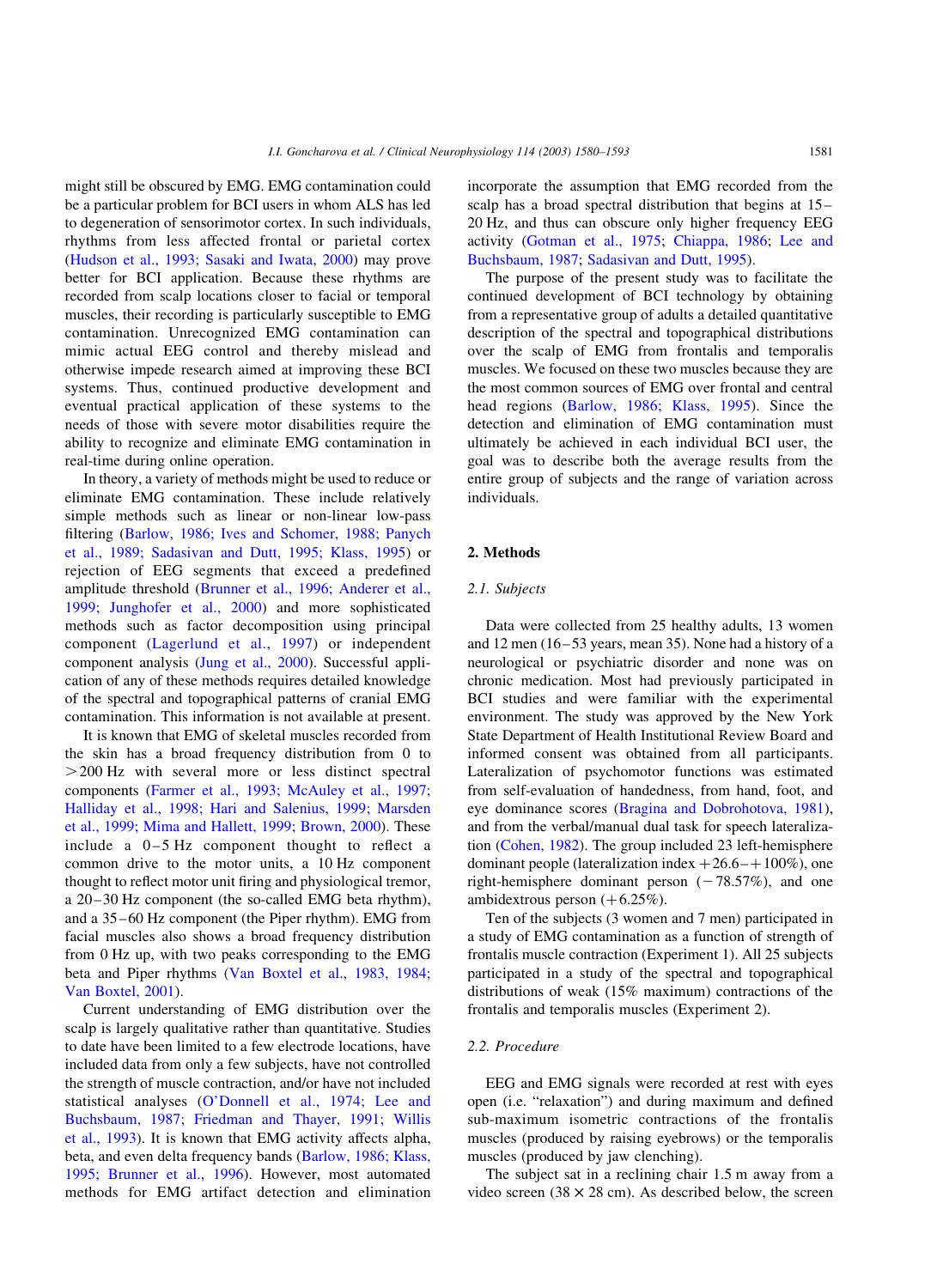presented visual feedback indicating EMG amplitude so that the subject could maintain a defined level of muscle contraction. Since low-level cranial EMG activity is often present during relaxation ([Jensen and Fuglsang-Frederiksen, 1994](#page-13-0)), the required levels of muscle contraction for each person were defined in terms of that person's range from relaxation to maximum contraction (see below).

As shown in Fig. 1, the screen displayed a cursor and a central target box. The cursor moved vertically (10 steps per second) along the midline of the screen as a function of the sum of the EMG amplitudes for the two homologous muscles (i.e. right and left frontalis or right and left temporalis). To measure the level of muscle contraction, amplitude (square root of power) was calculated with an autoregressive model of order 10 [\(McFarland et al., 1997a](#page-13-0)) for the frequency range 17.5–82.5 Hz. The vertical position of the cursor relative to the center of the target box was defined by the difference between the current EMG value and a target value. This target value was either EMG value during relaxation, EMG value during maximum voluntary contraction, or EMG value during a sub-maximum voluntary contraction of 15, 30, or 70% (e.g. the 15% value was the value during relaxation plus 15% of the difference between the value during maximum voluntary contraction and the value during relaxation). Thus, when the EMG value matched the target value, the cursor was in the center of the target box. The sensitivity (i.e. gain) of cursor location was set so that the cursor was at the top or bottom edge of the box when the EMG value was 20% above or below the target value (e.g. the permissible range of EMG amplitude during the sub-maximum contractions was  $15 \pm 3$ ,  $30 \pm 6$ , and  $70 \pm 14\%$  of maximum, respectively). The subject's goal was to keep the cursor in the box for a required cursorposition maintenance period, which was either 2 or 3 s. He/ she was asked to remain motionless during each trial and to try not to blink during the 2 or 3 s cursor-position maintenance period.

An experiment comprised 9–12 2 or 3 min runs. A run comprised 14–17 trials separated by 3 s inter-trial



Fig. 1. Sequence of events in a trial. (A) A  $7 \times 9$  cm box (6% of the screen area) appears on the screen. (B) The cursor  $(1.7 \times 1.5 \text{ cm}, 0.24\%$  of the screen area) appears on the screen and moves vertically controlled by the subject's EMG. (C) The subject maintains the cursor position within the box by appropriate muscle contraction (for 2 s in Experiment 1 or 3 s in Experiment 2). (D) Flashing box signals to the subject that the trial is completed. (E) Inter-trial interval.

intervals. Fig. 1 shows the sequence of events during a single trial. In each run, frontalis or temporalis muscle contraction controlled cursor position and the required contraction level was: relaxation, 15% maximum, 30% maximum, 70% maximum, or maximum voluntary contraction.

Experiment 1 focused on frontalis contraction and consisted of 2–3 relaxation runs, one maximum contraction run, and 2–3 runs each for 15, 30, and 70% contractions. Each run lasted 2 min and comprised 14–17 trials. In each trial, the required cursor-position maintenance period (Fig. 1C) was 2 s.

Experiment 2 included frontalis and temporalis contractions. It consisted of 3 relaxation runs, one maximum frontalis contraction run, one maximum temporalis contraction run, 3 15% frontalis contraction runs, and 3 15% temporalis contraction runs. Each run included 16 trials and lasted 2–3 min. In each trial, the required cursor-position maintenance period (Fig. 1C) was 3 s.

#### 2.3. Data collection and processing

As shown in [Fig. 2](#page-3-0), EEG was recorded from 64 standard locations ([American EEG Society, 1994](#page-12-0)) referred to the right earlobe using an electrode cap (Electro-cap International), and 4 bipolar EMG signals (right and left frontalis and anterior temporalis muscles) were recorded with 11 mm/2 mm Ag/AgCl cup electrodes.

In Experiment 1, 31 EEG channels from the anterior half of the scalp (i.e. as far back as the coronal line T7–Cz–T8) and the 4 EMG channels were bandpass filtered (0.1–200 Hz, fourth-order Butterworth, down 3% at 180 Hz), amplified  $(20,000 \times)$ , and digitized at 512 Hz. In Experiment 2, all 64 EEG channels and the 4 EMG channels were filtered (0.1–100 Hz), amplified, and digitized at 256 Hz. The data collected during the 2 or 3 s cursor-position maintenance periods were inspected and the occasional portions displaying prominent non-EMG artifacts (e.g. eyeblink artifacts) were eliminated from further analysis. Horizontal eye movements were rare because the cursor only moved vertically. Vertical eye movements usually did not exceed the 3.5 angular degrees that separated the top and bottom edges of the screen. In Experiment 1, the periods of data analyzed for each subject averaged 58.9 s for relaxation, 49.1 s for 15%, 52.4 s for 30%, and 52.8 s for 70% contraction. In Experiment 2, they averaged 153.6 s for relaxation, 128.9 s for 15% frontalis contraction, and 126.0 s for 15% temporalis contraction.

The digitized EEG data were analyzed with 3 different montages: a standard monopolar montage (i.e. all electrodes referred to the right earlobe), a common average reference (CAR) montage, and a next-nearest neighbor Laplacian montage ([McFarland et al., 1997b\)](#page-13-0). The latter two montages were used because of their value for BCIs based on sensorimotor rhythms ([McFarland et al., 1997b](#page-13-0)). For the data from each person provided by each montage under each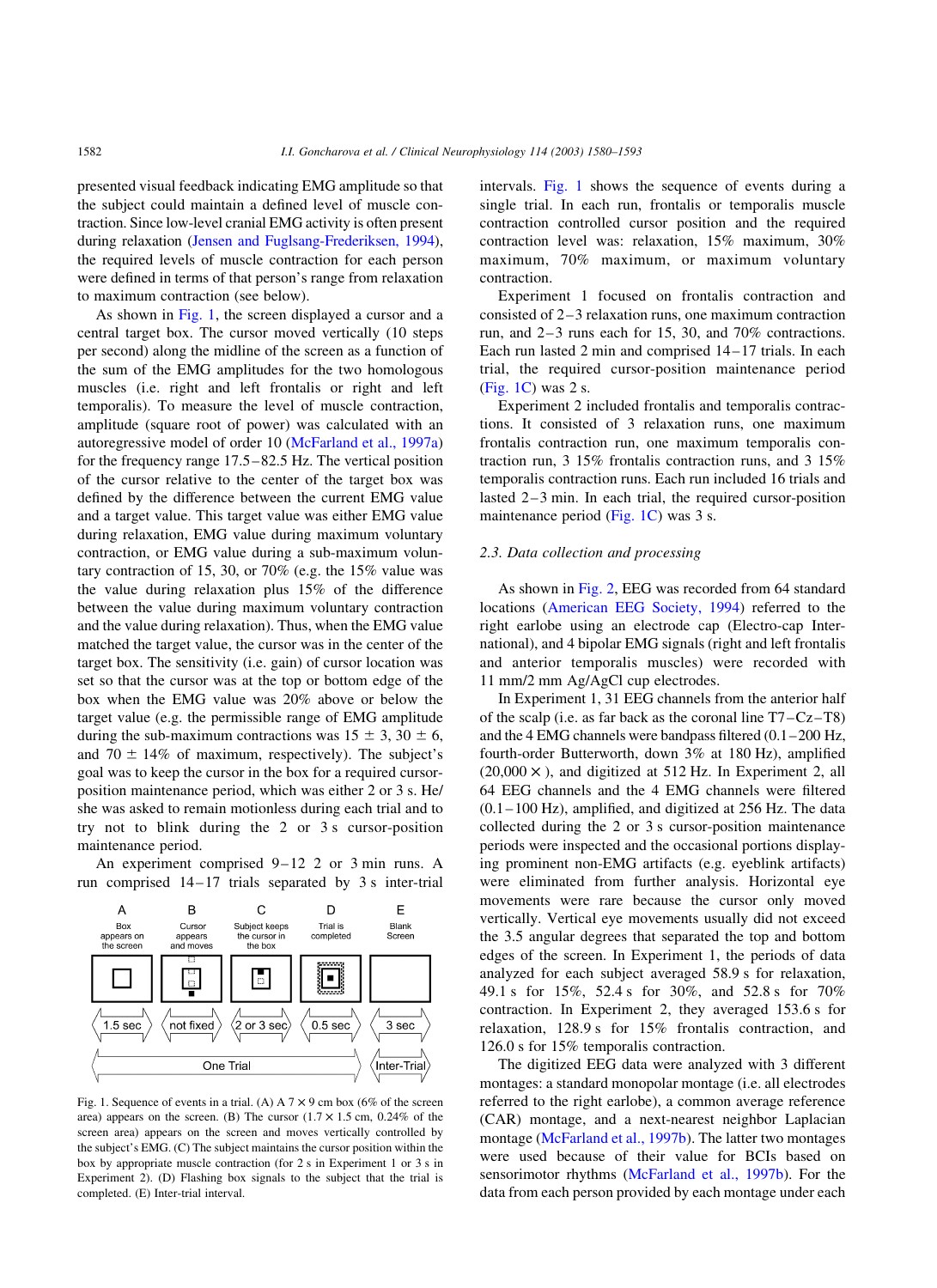<span id="page-3-0"></span>

Fig. 2. Scalp electrode positions (A) (according to [American EEG Society, 1994](#page-12-0)) and frontalis and temporalis muscle electrode positions (B). (A) also shows the positions of the 4 muscle electrode pairs (hatched). In (B) frontalis muscle electrodes are positioned on the forehead following [Van Boxtel et al. \(1983,](#page-13-0) [1984\)](#page-13-0). Temporalis muscle electrodes are positioned as in previous studies [\(O'Dwyer et al., 1981; Van Boxtel et al., 1983; Cecere et al., 1996](#page-13-0)), except that the F7 and F8 scalp locations are used as landmarks instead of the hairline (which was not clear in every subject).

experimental condition, frequency spectra (1 Hz resolution) for each trial were obtained by Fast Fourier Transform and averaged across trials. The effects of muscle contractions were estimated by  $R^2$  (i.e. the proportion of the variance attributable to contraction level) ([Wonnacott and](#page-13-0) [Wonnacott, 1977\)](#page-13-0), calculated with the number of observations equal to the number of trials [\(Wolpaw et al., 2002\)](#page-13-0). Average results for all subjects were calculated with the number of observations equal to the number of subjects (i.e. 25).

For each montage and each contraction level, scalp topographies of the voltage and  $R^2$  values for specific frequency bins were computed by linear interpolation. The scale for the  $R^2$  topographies was set so that the lowest color level (i.e. dark blue) was significant with  $P = 0.01$  and the highest (i.e. red) was significant with  $P = 0.00001$ .

#### 3. Results

## 3.1. Spectral distribution as a function of muscle contraction level

[Fig. 3](#page-4-0) presents average (i.e. all 10 subjects of Experiment 1) amplitude spectra for signals recorded from the 4 facial locations and from the anterior half of the scalp during relaxation and during 4 levels of frontalis muscle contraction. The spectra are calculated from the data as they were recorded: bipolar for EMG, and monopolar referenced to the right earlobe for EEG.

As expected, spectral amplitudes are higher at stronger contraction levels, and this increase is most prominent at anterior facial and scalp locations. Strong contractions

(maximum and 70%) affect all frequencies from 0 to 200 Hz at all locations. Weak and moderate contractions (15 and 30%) affect frequencies from 5–10 to 200 Hz at the facial and anterior scalp locations and from 15–20 to 200 Hz at central scalp locations.

The shapes of the spectra are similar for facial and anterior frontal scalp locations, even though the signals were referenced differently. The spectra for all contraction levels peak at about 30 Hz and then decline steadily as frequency rises, except for a smaller peak at 45–70 Hz with stronger contractions. The peak frequency increases with contraction level, from 20–25 to 35–38 Hz.

At temporal locations (T7 and T8), the spectra show a broad elevation from 45 to 120 Hz. At central locations, the spectra for strong contractions peak at about 30 Hz, while those for weak contractions show only a modest broad elevation above 15–20 Hz.

In general, the spectra shown in [Fig. 3](#page-4-0) peak below 40 Hz, decline markedly by 90–100 Hz, and continue to decline smoothly thereafter. Thus, while these data were recorded with a 200 Hz low-pass filter and a sampling rate of 512 Hz, the main features of EMG contamination should be evident with a 100 Hz low-pass filter and a sampling rate of 256 Hz. As described in the next subsections, Experiment 2 used these parameters to record from a larger set of electrodes and thereby delineate EMG contamination over the entire scalp.

#### 3.2. Spectral distribution as a function of the active muscle

#### 3.2.1. Average data

[Fig. 4](#page-5-0) presents average (i.e. all 25 subjects of Experiment 2) spectral data from facial and scalp locations during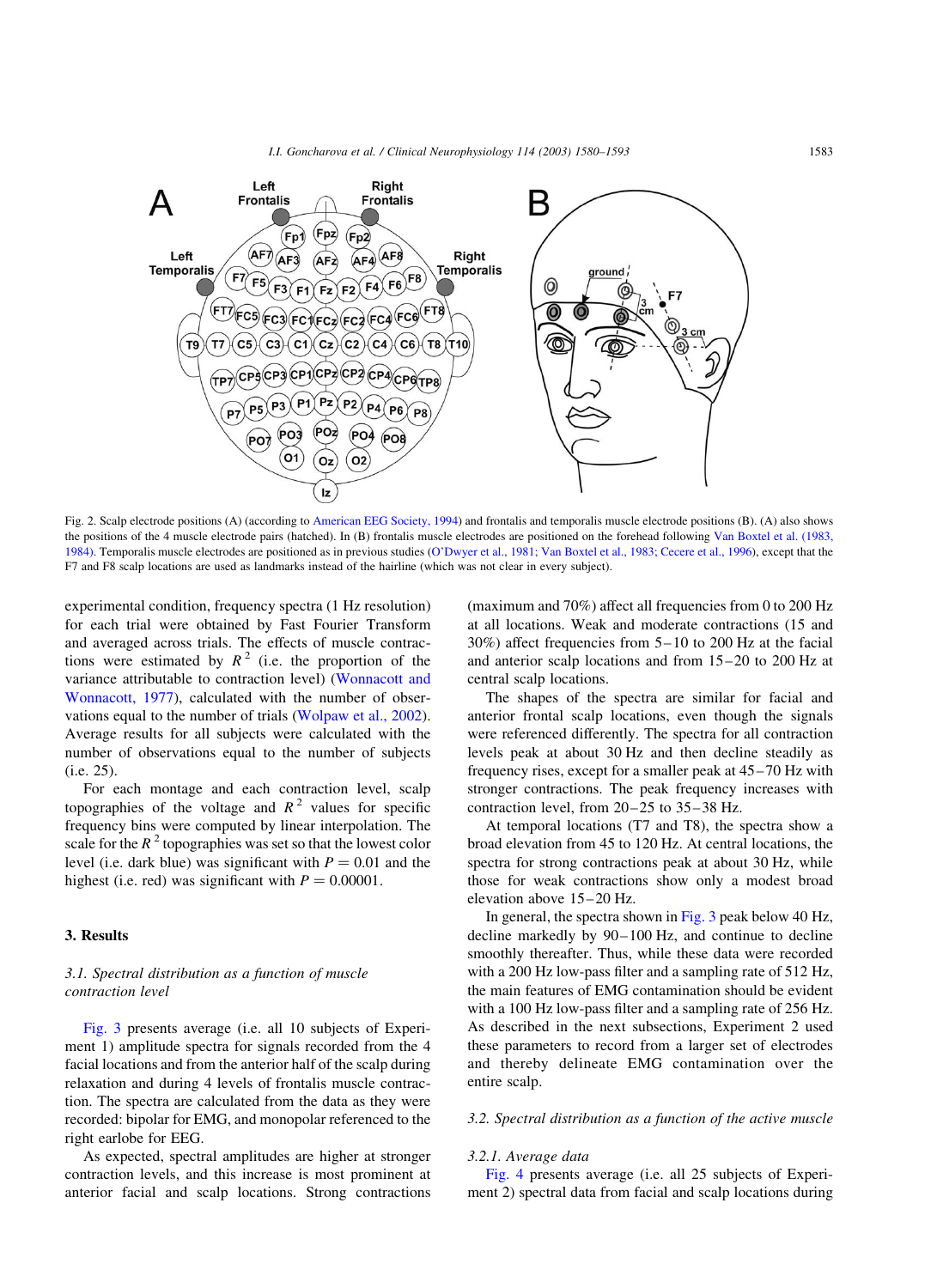

Fig. 3. Average amplitude spectra for 10 subjects of signals recorded from the 4 facial locations (over frontalis muscles, LF<sub>M</sub> and RF<sub>M</sub>, and temporalis muscles,  $LT_M$  and RT<sub>M</sub>) and from the frontal half of the scalp (electrode locations as in [Fig. 2](#page-3-0)) during relaxation and during 4 levels of frontalis muscle contraction (15, 30, 70, and 100% of maximum). The signals were sampled at 512 Hz and bandpass filtered at 0.1–200 Hz. All spectra are plotted on the scale shown at the top left. (In some spectra, a small narrow 60 Hz artifact reflecting power line frequency is evident.)

relaxation and weak (15% maximum) contraction of the frontalis or temporalis muscles. To avoid any possibility of reference-related hemispheric asymmetry, the data were rereferenced to a CAR prior to spectral analysis.

Both frontalis and temporalis muscle contractions increase spectral amplitude at all locations. Increase is most prominent at peripheral locations over or near the contracting muscle: anterior locations for frontalis contraction, and lateral frontal and temporal locations for temporalis contraction. It is particularly relevant for BCI research that the temporalis contraction also produces substantial amplitude increases over sensorimotor cortices (e.g. C3 and C4). In addition, substantial increase occurs in the temporal area during frontalis contraction and in the frontal area during temporalis contraction. This effect probably reflects co-contraction of the two groups of muscles.

As expected for CAR spectra during relaxation, all scalp locations show a peak in the alpha frequency range (about 10 Hz) that is largest in the parieto-occipital area. In this

area, the peak decreases during frontalis or temporalis contraction. The decrease presumably reflects contractionrelated attenuation of mu rhythms and also visual alpha rhythms (suggesting that maintenance of cursor position requires more attention in the contraction condition than in the relaxation condition) [\(Niedermeyer, 1999](#page-13-0)). In contrast, during temporalis contraction, the peak increases in temporal areas. This suggests that temporalis EMG activity has a frequency component in the alpha range. During either frontalis or temporalis contraction, the parieto-occipital spectral amplitudes at 15–23 Hz decrease, probably reflecting contraction-related attenuation of EEG beta activity.

While all spectra show broad-banded EMG contamination, their shapes differ with location and active muscle. For frontalis contraction, the frontal and frontocentral spectra peak at 20–30 Hz and the peak frequency is highest at the most anterior locations. For temporalis contraction, spectra at temporal and nearby locations are broadly elevated with the maximum at 40–80 Hz and a smaller

<span id="page-4-0"></span>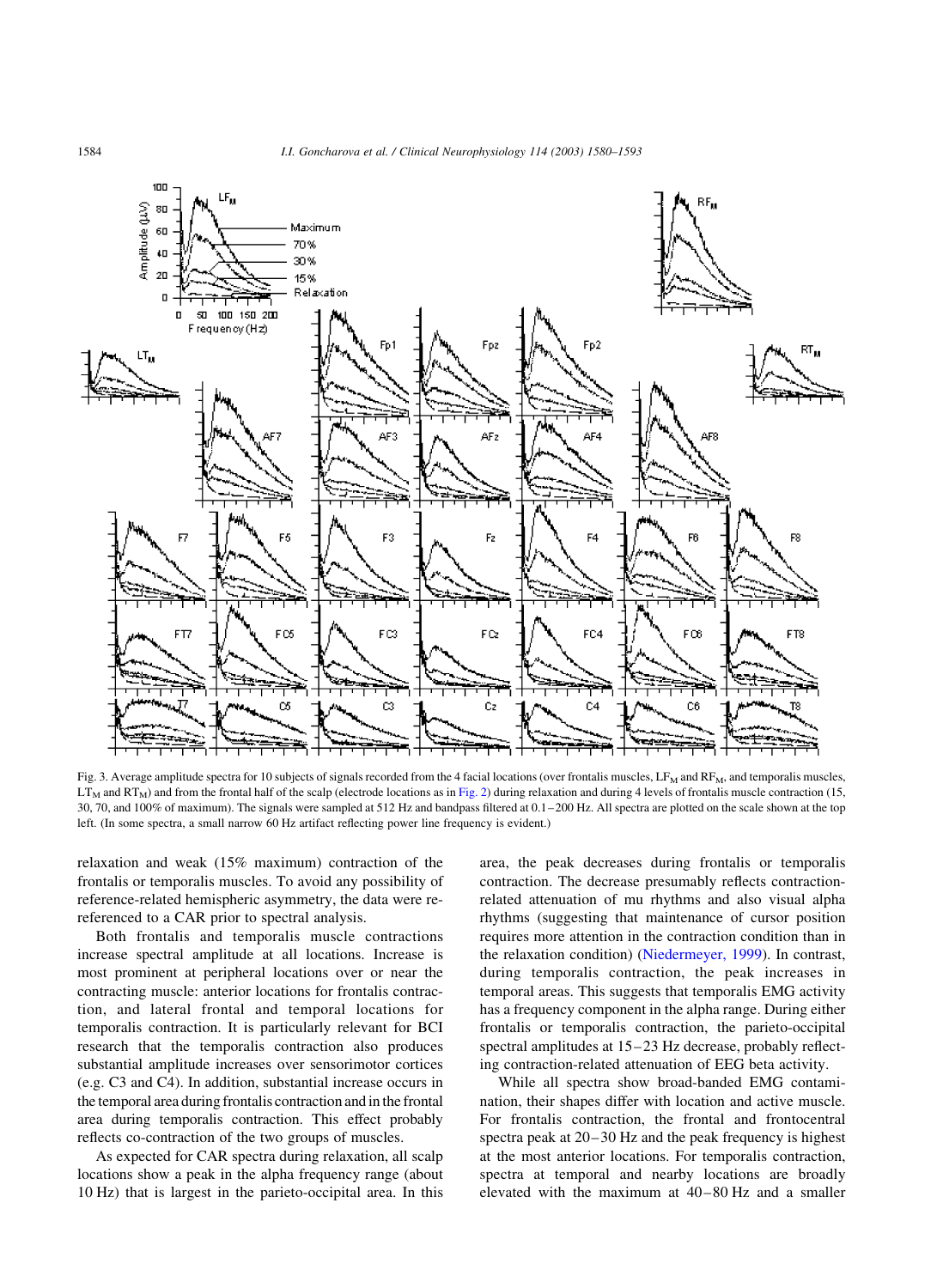<span id="page-5-0"></span>

Fig. 4. Amplitude spectra of the signals from facial and scalp locations [\(Fig. 2](#page-3-0)) during relaxation and during weak (15% maximum) contraction of frontalis or temporalis muscles. The signals were sampled at 256 Hz, bandpass filtered at 0.1–100 Hz, re-referenced to a CAR, and averaged across 25 subjects. (As in [Fig. 3](#page-4-0), a 60 Hz artifact reflecting power line frequency is evident.)

elevation at about 20 Hz. At midcentral and posterior locations, only small broad-banded elevation is seen.

EMG contamination is greatest at frontal locations for frontalis contraction, and at temporal and nearby locations for temporalis contraction. All contraction-related peaks in the beta and gamma frequency ranges attenuate and broaden from peripheral frontal and temporal locations toward central and posterior locations. Even weak contraction of frontalis or temporalis muscles affects spectra across a broad frequency range that includes EEG frequency bands. As Fig. 4 indicates, the lowest frequencies affected by muscle activity range from 0 to 25 Hz depending on scalp location. This important issue is evaluated in more detail in Section 3.3 with statistical methods.

#### 3.2.2. Individual data

The spectra for individual subjects frequently displayed much sharper spectral peaks than those evident in the average data of [Figs. 3 and 4](#page-4-0). [Fig. 5](#page-6-0) (right side) presents

amplitude spectra (Laplacian reference) from selected locations for 3 individuals.

All 3 people show sharp peaks in the beta frequency range. Similarly, sharp beta peaks were seen in nearly every individual. The broad peaks in the average spectra of [Figs. 3 and 4](#page-4-0) presumably reflect inter-subject differences in peak frequency. Such differences are evident in [Fig. 5](#page-6-0). We assessed the range of inter-subject variation in the frequency of these EMG spectral peaks using the spectra from facial locations to avoid any possible confusion with EEG beta activity. For frontalis muscle contraction, the peak frequency varied from 16 to 38 Hz, with 65% in the range 22–27 Hz. For temporalis muscle contraction, the peak frequency varied from 13 to 34 Hz, with 69% in the range 19–24 Hz. The prominence and sharpness of these beta frequency peaks, both at facial locations and more posteriorly as well (e.g. [Fig. 5\)](#page-6-0), suggests that such EMG activity could easily be misinterpreted as EEG activity.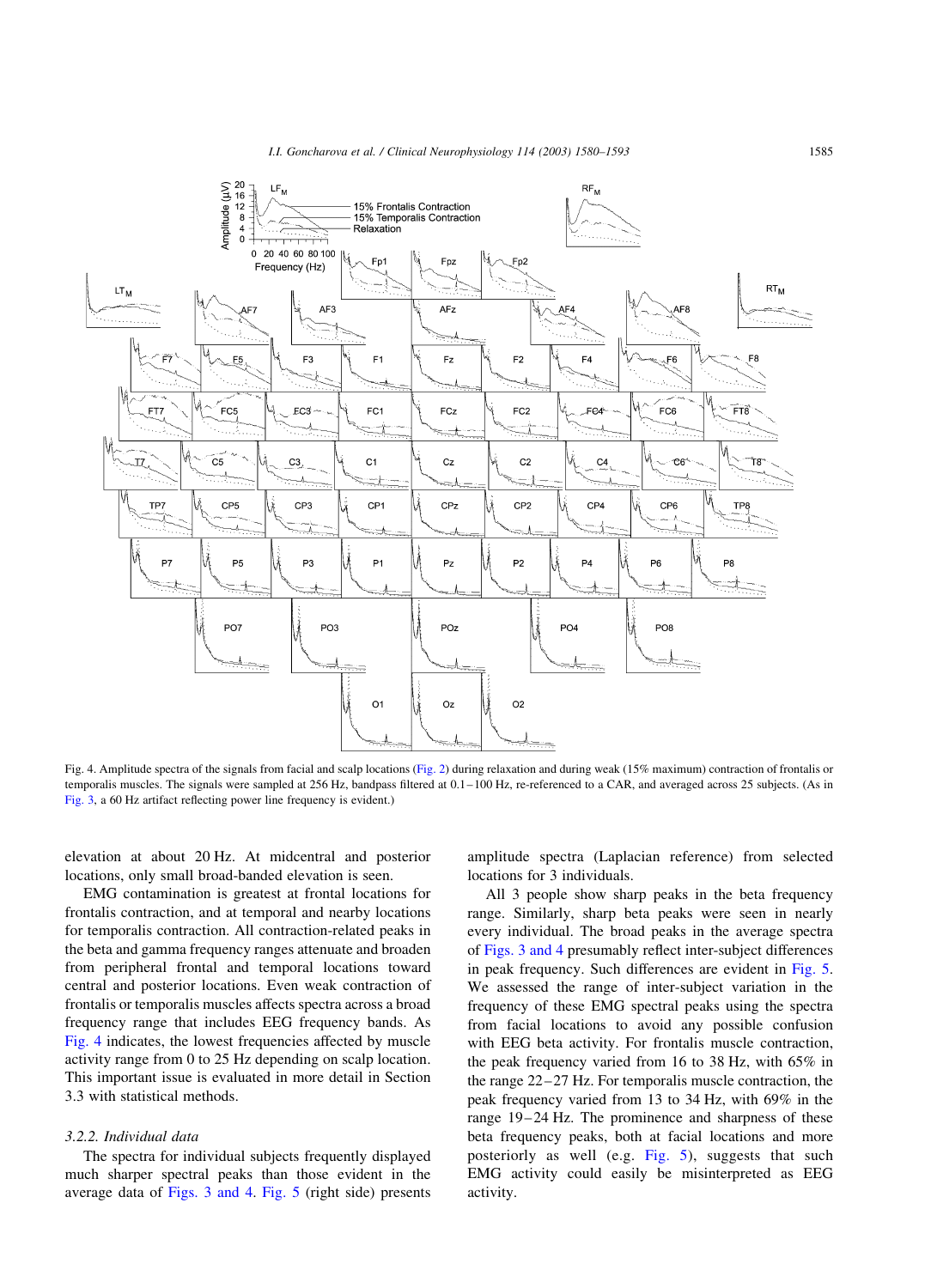<span id="page-6-0"></span>

Fig. 5. Examples of the 3 distinct visual patterns of EMG contamination with sample spectra (solid line, relaxation; dashed line, 15% frontalis contraction). (A) Common "noise-like" pattern. (B) "Railroad cross-tie" pattern. (C) Beta rhythm-like pattern.

# 3.3. Topographical distribution of the effects of muscle contraction

[Fig. 6](#page-7-0) presents the  $R^2$  topographies for the significant effects of frontalis and temporalis muscle contractions. Topographies are shown for 4 Hz bins spanning the 0–40 Hz range and for representative higher-frequency bins up to 100 Hz. Data for monopolar, CAR, and Laplacian montages are shown to compare the sensitivities of the different spatial filters to EMG contamination.

For both muscles and with all 3 spatial filters, the EMG activity evident in [Fig. 6](#page-7-0) has two major features. First, it is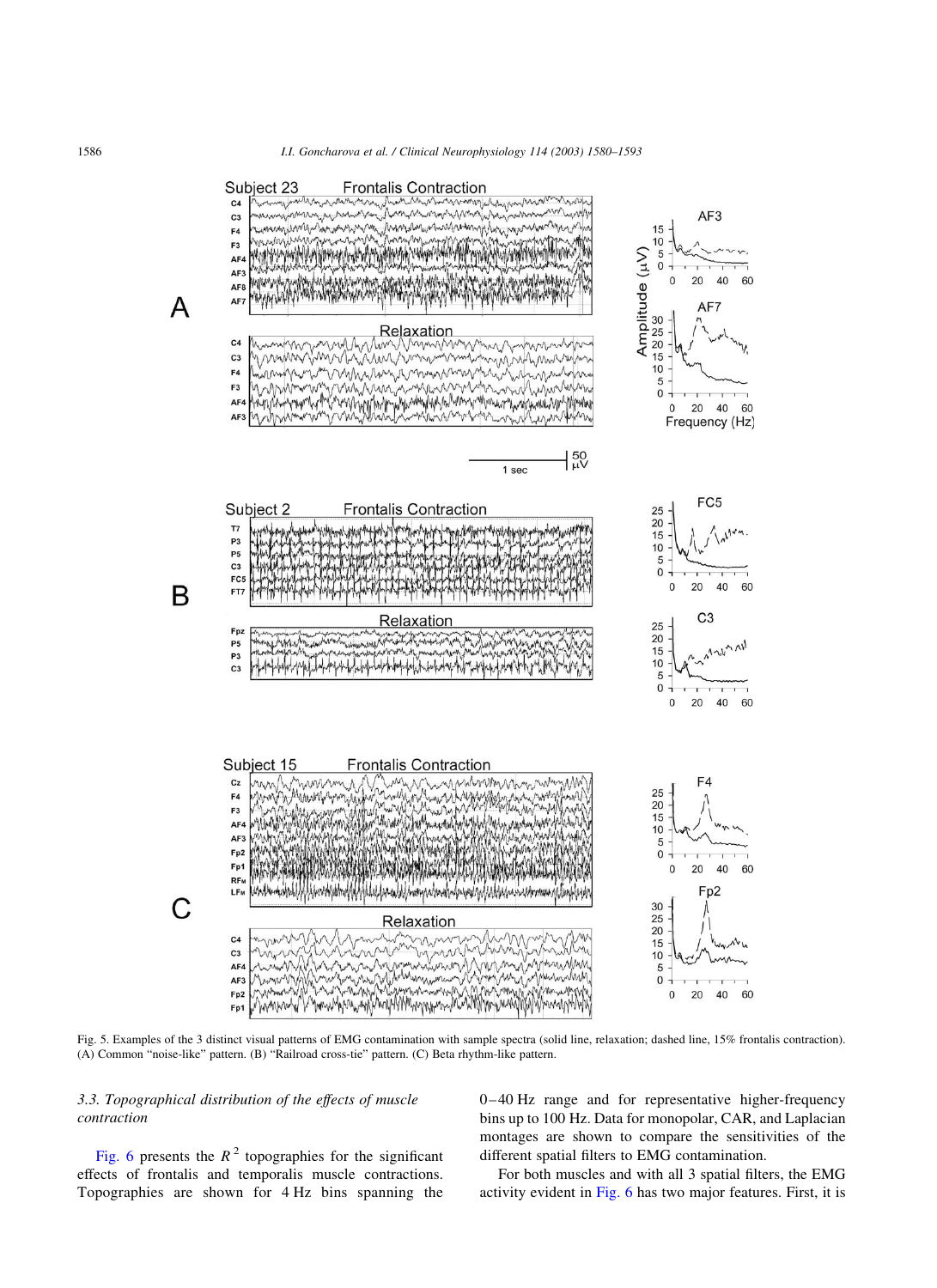<span id="page-7-0"></span>present at the lowest frequency range (2 and 6 Hz bins), increases with frequency, and at higher frequencies involves the entire scalp. Secondly, it is greatest at peripheral locations near or over the active muscle (i.e. frontal for frontalis contraction, temporal for temporalis contraction). The spectral data of [Fig. 4](#page-5-0) confirm that these effects represent EMG activity spreading over the scalp.

Contraction of either muscle has an additional more modest effect, evident at 8–24 Hz in posterior regions for both muscles and at 8–16 Hz in the central region for frontalis. As [Fig. 4](#page-5-0) indicates, this effect is a decrease in activity. It presumably reflects contraction-related attenuation of EEG components. This attenuation is most prominent in the alpha frequency band. In other scalp locations, contraction-related EEG attenuation is probably obscured by the greater increases in EMG activity. The effects of both frontalis and temporalis contractions are largely symmetrical in these average results (though some individuals showed asymmetrical effects, see Section 3.5).

While the pictures shown by the 3 spatial filters are similar, they do differ to some extent. In the theta frequency range (6 Hz bin), EMG effects are evident only for the Laplacian montage. At the lowest frequencies (2 Hz bin) and in the alpha range (10 Hz bin), effects are evident for all 3 montages, but they are most widely distributed for the Laplacian and least so for the monopolar. On the other hand, as frequency increases, EMG effect comes to involve the entire scalp first for the monopolar montage (i.e. by the 38 Hz bin for frontalis and the 22 Hz bin for temporalis) and last for the Laplacian montage (i.e. by the 98 Hz bin for frontalis and the 38 Hz bin for temporalis).

#### 3.4. Visual appearance of EMG contamination

Visual examination of individual records identified 3 distinct patterns of EMG contamination. [Fig. 5](#page-6-0) illustrates



Fig. 6. Average  $R^2$  topographic maps (nose at top; 64 channels as in [Fig. 2A\)](#page-3-0) for all 25 subjects for monopolar, CAR, and Laplacian montages for 4 Hz bins for 15% frontalis contraction vs. relaxation (left) and 15% temporalis contraction vs. relaxation (right). Each 4 Hz bin is labeled with its center frequency. The  $R^2$ scale is limited to significant effects: the lowest (i.e. dark blue) values are significant at  $P < 0.01$  and the highest (i.e. red) are significant at  $P < 0.00001$ .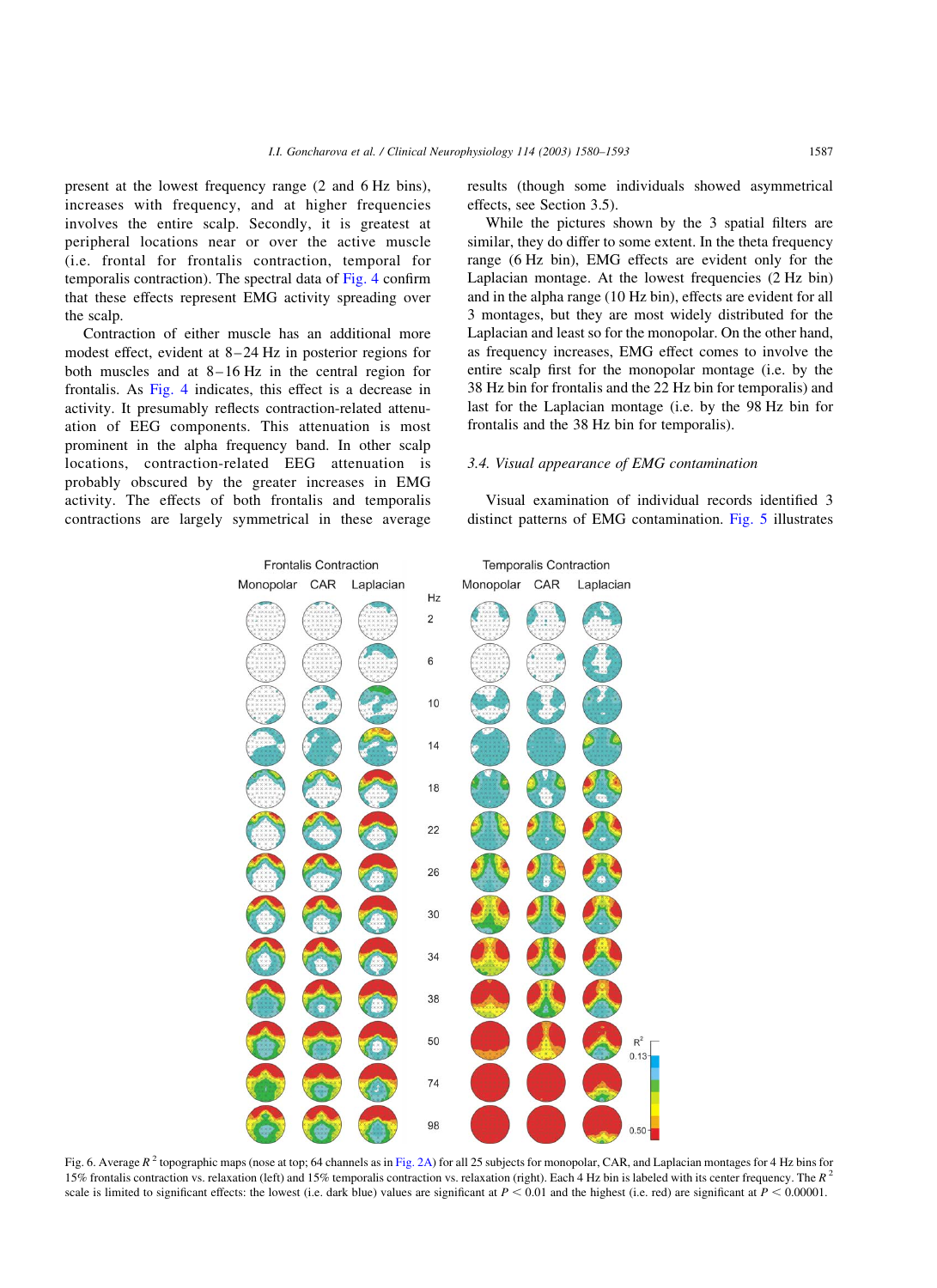these patterns with representative segments of the raw (i.e. monopolar) data.

# 3.4.1. Common "noise-like" pattern

The first pattern of EMG contamination occurred at one or more locations in every person during contraction and often during relaxation as well. It comprises irregular spikes and waveforms of varying frequency. It may be high in amplitude and largely obscure EEG signals (e.g. [Fig. 5A](#page-6-0), frontalis contraction: AF4, AF7, AF8) or low in amplitude ([Fig. 5A,](#page-6-0) frontalis contraction: F4, F3, AF3; relaxation: AF4). With spectral analysis [\(Fig. 5A](#page-6-0), AF3 and AF7 spectra), this form of EMG contamination may show quite sharp peaks around 20 Hz. During relaxation, it was most often present at the periphery, but it could be anywhere except for centro-parietal locations.

#### 3.4.2. "Railroad cross-tie" pattern

The second pattern, previously described as a railroad cross-tie pattern [\(Barlow, 1986\)](#page-12-0), was present in 20 of the 25 subjects at one or more locations during contraction and/or during relaxation. It consists of persistent rhythmical spikes at a rate of 8–18 per second that may greatly exceed EEG activity in amplitude (e.g. [Fig. 5B,](#page-6-0) frontalis contraction: P3, P5, C3, FC5, FT7; relaxation: C3). The spectra typically show one or two peaks in the beta range. For the subject in [Fig. 5B](#page-6-0), these peaks are at 15 Hz at C3, and at 15 and 32 Hz at FC5.

[Fig. 7A](#page-9-0) shows for each scalp location and each condition the number of subjects among the population of 25 who displayed this pattern.

During relaxation, 12 of 25 subjects showed this pattern at a single usually lateral location, most often T7. During frontalis or temporalis muscle contraction, the pattern was more common. While it could occur at essentially any scalp location except those along the midline, it tended to be more posterior during frontalis contraction than during temporalis contraction. It was present less often over the active muscles than over the surrounding areas. Over all subjects, it was equally common on right and left sides, but was typically unilateral in each one.

Many subjects displayed the noise-like pattern and the railroad cross-tie pattern simultaneously at different locations. For example, the top panel in [Fig. 5B](#page-6-0) shows the first pattern at T7 and the second pattern at the other locations.

#### 3.4.3. Beta rhythm-like pattern

The third pattern, found in 6 of the 25 subjects, is illustrated in [Fig. 5C](#page-6-0). It is composed of waves rather than spikes and resembles an EEG beta rhythm, though it differs from typical EEG beta in the sharp shape of the waves (e.g. [Fig. 5C,](#page-6-0) frontalis contraction: F4, F3, AF4, AF3, Fp2, Fp1, and facial locations  $RF_M$  and  $LF_M$ ; relaxation: Fp1 (middle and right parts of trace)). During muscle contraction, it often appeared in spindles (e.g. [Fig. 5C](#page-6-0), frontalis contraction:

Fp2, Fp1, and facial locations (left part of traces)). Recognition of this form of EMG contamination may be difficult in individuals who also have a prominent EEG beta rhythm (e.g. [Fig. 5C,](#page-6-0) frontalis contraction: Cz). However, the EMG beta may be recognized by its topography; it was largest at the most anterior locations. For example, in the spectra of [Fig. 5C](#page-6-0), the sharp peak at 26 Hz is higher at Fp2 than at F4 for both relaxation (solid lines) and contraction (dashed lines).

[Fig. 7B](#page-9-0) shows for each scalp location and each condition the number of subjects among the population of 25 who displayed this pattern. During relaxation, it was found only at the most anterior locations. During frontalis contraction, it was most common anteriorly. During temporalis contraction, it was again most prominent anteriorly, but could extend over essentially the entire scalp. In all cases, its myogenic origin was indicated by the fact that its amplitude was greatest at the most anterior scalp locations and at facial locations.

# 3.5. Individual differences in topographical distribution of EMG contamination

[Fig. 8](#page-9-0) shows scalp topographies (with the Laplacian spatial filter) for 2 Hz bins from 1 to 91 Hz for individual subjects during frontalis or temporalis contraction. These examples have been chosen to reflect the full range of results across the 25 subjects.

In all the subjects, the effects of muscle contractions increased in strength and expanded across the scalp as frequency increased. In comparison to the average topographies of [Fig. 6](#page-7-0), the individual topographies in [Fig. 8](#page-9-0) are sharper, with more prominent high (i.e. red) values and low (i.e. white) values and less prominent intermediate values. This presumably reflects the absence of the smoothing produced by averaging all the subjects (e.g. [Fig. 6](#page-7-0)).

As illustrated in [Fig. 8](#page-9-0), muscle contraction effects were much greater and more widespread in some people (e.g. #6 for frontalis contraction, #5 and #8 for temporalis contraction) than in others. They were asymmetrical in a few subjects for frontalis contraction (e.g. #5) and in more with temporalis contraction (e.g. #5, #8, #11). Among the 25 subjects, the effects of temporalis contraction were symmetrical in 10, stronger on the left in 8, and stronger on the right in 7. Individuals also differed in the location of the strongest effect. For frontalis contraction, the greatest effect was usually at the anterior edge of the scalp (e.g. #5, #19). However, in some individuals, EMG contamination in the alpha frequency range was focused elsewhere (e.g. at F5, FC3, and FC5 in #6, and at AF4 in #10). The myogenic origin of these effects was confirmed by their increases in spectral amplitude during contraction. For temporalis contraction, the effects were usually focused near the muscles, but could be focused more centrally (e.g. effects in the alpha range at frontocentral locations in #5, #8, and #22). This shift from the periphery was probably not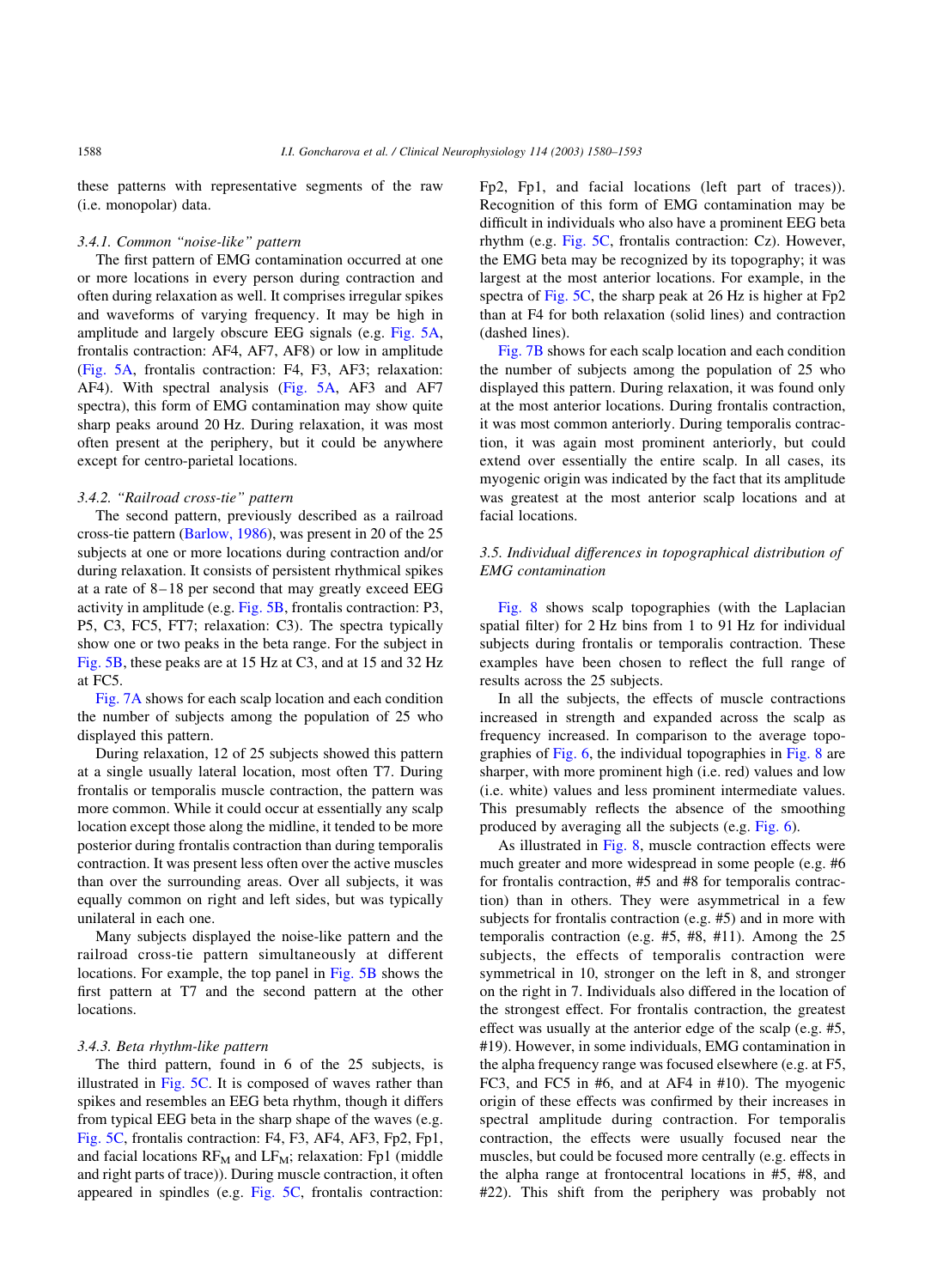<span id="page-9-0"></span>

Fig. 7. Scalp distributions of "railroad cross-tie" (A) and beta rhythm-like (B) patterns of EMG contamination during relaxation, frontalis contraction, and temporalis contraction. At each location, the number of subjects (from the population of 25) who displayed the pattern is shown.

attributable to the Laplacian montage since it was found with the monopolar and CAR montages as well. (Further-more, the average topographies in [Fig. 6](#page-7-0) are similar for the 3 montages.)

The examples presented in Fig. 8 illustrate the considerable inter-individual variation in the topography of EMG contamination. Because EMG contamination has no single characteristic topography, considerable care



Fig. 8. Representative individual subject data for 15% frontalis and temporalis muscle contractions.  $R^2$  values are calculated in 2 Hz bins (each labeled with its center frequency) for the Laplacian spatial filter. Each column displays data from one subject (subject number at top of column). As in [Fig. 6,](#page-7-0) the  $R<sup>2</sup>$  scale is limited to significant effects: the lowest (i.e. dark blue) values are significant at  $P < 0.01$  and the highest (i.e. red) are significant at  $P < 0.00001$ .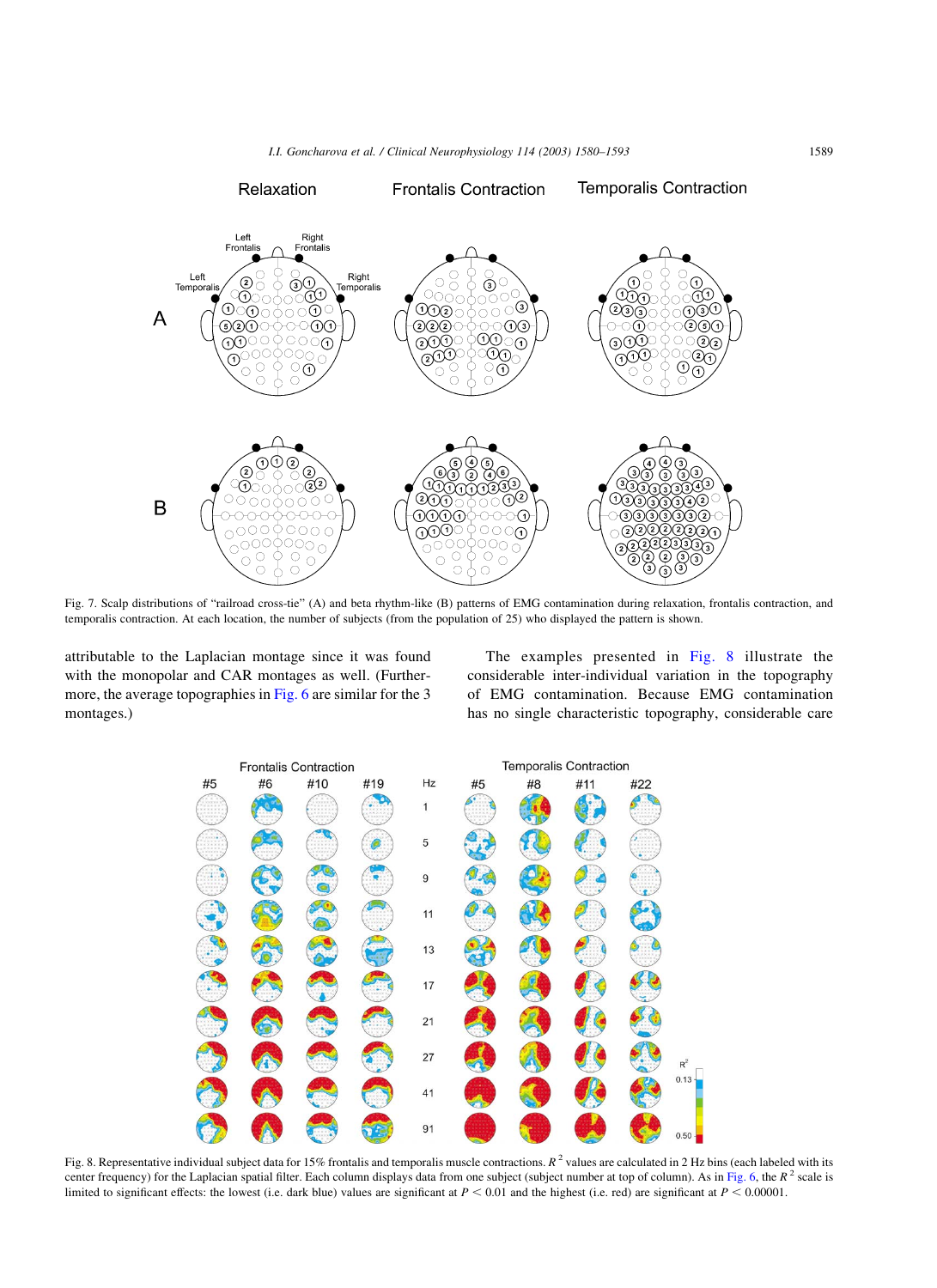may be needed to recognize such contamination in an individual.

### 4. Discussion

This study set out to describe the amplitude and spectral content of EMG from frontalis and temporalis muscles recorded from a comprehensive set of scalp locations. Its central purpose was to provide basic knowledge needed for the evaluation of EMG artifacts during the operation of EEG-based BCI systems and essential for the design of methods for detecting these artifacts online and minimizing their impact.

# 4.1. Main features of EMG activity near the active muscle

With frontalis or temporalis muscle contraction, the signals recorded over or near the muscles show energy at all frequencies from 0 to 200 Hz. Spectra for frontalis contraction show a main peak at about 30 Hz, a smooth elevation from 45 to 60 Hz, and a progressive decrease thereafter. Spectra for temporalis contraction show the highest amplitude from 35 to 80 Hz and a small peak at about 20 Hz. The shape of the spectra and the tendency for peak frequency to increase with contraction strength were comparable for the bipolar recordings from facial locations and the monopolar recordings from peripheral scalp locations.

The results are consistent with previous descriptions of the surface EMG of skeletal muscle in showing the EMG beta and Piper (35–60 Hz) rhythms ([Farmer et al., 1993;](#page-12-0) [Gibbs et al., 1995; McAuley et al., 1997; Halliday et al.,](#page-12-0) [1998; Hari and Salenius, 1999; Marsden et al., 1999; Mima](#page-12-0) [and Hallett, 1999; Brown, 2000](#page-12-0)). They also agree with previous descriptions of frontalis and temporalis EMG recorded directly over the muscles [\(Van Boxtel et al., 1983,](#page-13-0) [1984\)](#page-13-0). The apparently linear increase in spectral amplitudes as contraction strength increases fits previous observations of the masticatory muscles ([Scholle et al., 1992\)](#page-13-0). Furthermore, the observation that the frequency of the main spectral peak increases with contraction strength is consistent with the finding of [Conwit et al. \(1999\)](#page-12-0) in the quadriceps femoris during isometric contractions at fixed force levels.

The close spectral similarity evident in [Figs. 3 and 4](#page-4-0) between the signals recorded directly from the cranial muscles and the signals recorded from nearby peripheral scalp electrodes of the 64-channel montage suggests that during even modest muscle contractions these scalp electrodes record mostly EMG rather than EEG activity.

#### 4.2. Spread of EMG activity over the scalp

In general, while EMG amplitude was greatest near the active muscles, even relatively weak (15%) contraction of

frontalis or temporalis muscles produced EMG activity detectable over the entire scalp. The shape of the spectra differed with scalp location.

For frontalis contraction, the spectra for the medial frontocentral area showed a broad elevation from 20 to 100 Hz, rather than the clear peak at about 30 Hz seen over the muscles. Similarly, for temporalis contraction, the spectra flattened with distance from the muscles, presumably reflecting greater attenuation of the lower-frequency EMG activity responsible for the spectral peak than of the higher-frequency EMG. This finding is consistent with evidence that spread by volume conduction is greater for higher frequencies ([Srinivasan and Dutt, 1998\)](#page-13-0).

The results indicate that an assumption often incorporated into EMG artifact elimination methods – that EMG contamination is the same from about 20 to above 100 Hz ([Gotman et al., 1975; Chiappa, 1986; Lee and Buchsbaum,](#page-13-0) [1987; Sadasivan and Dutt, 1995\)](#page-13-0) – is not correct for most scalp areas. In fact, the frequency dependence of EMG contamination varies with the active muscle and the recording location.

# 4.3. Effectiveness of different spatial filters in revealing EMG contamination

The 3 spatial filters created by the monopolar, CAR, and Laplacian electrode montages all showed that the topographical extent of the effects of muscle contraction grows as frequency rises, and is greatest above 40 Hz. The 3 filters were also similar in showing that EMG contamination began at 0 Hz near the contracting muscles. At the same time, they differed in some respects. The monopolar filter detected temporalis EMG activity near the contracting muscles in the delta and alpha ranges, but not in the theta range. The Laplacian spatial filter showed widespread temporalis and frontalis EMG contamination over all EEG frequencies. The CAR filter gave intermediate results.

Assuming that the EMG signal spreads across the scalp by volume conduction, it might be expected that the Laplacian spatial filter would tend to eliminate it [\(Nunez,](#page-13-0) [1990; Srinivasan et al., 1996\)](#page-13-0). This expectation ([Akay and](#page-12-0) [Daubenspeck, 1999](#page-12-0)) is not supported by the present study. Indeed, the opposite results occurred for lower frequencies (i.e. 0–20 Hz). The high sensitivity of the Laplacian spatial filter to EMG contamination is probably due to the fact that the EMG signal reflects activation of multiple muscles and multiple motor units in each muscle and that these sources differ in location, timing, and form.

# 4.4. EMG contamination in the EEG frequency range

While the fact that EMG contaminates EEG in the beta frequency range (i.e.  $14-30$  Hz) and above is wellestablished [\(Barlow, 1986\)](#page-12-0), the available information concerning the extent to which it contaminates EEG in lower frequency ranges is sparse and contradictory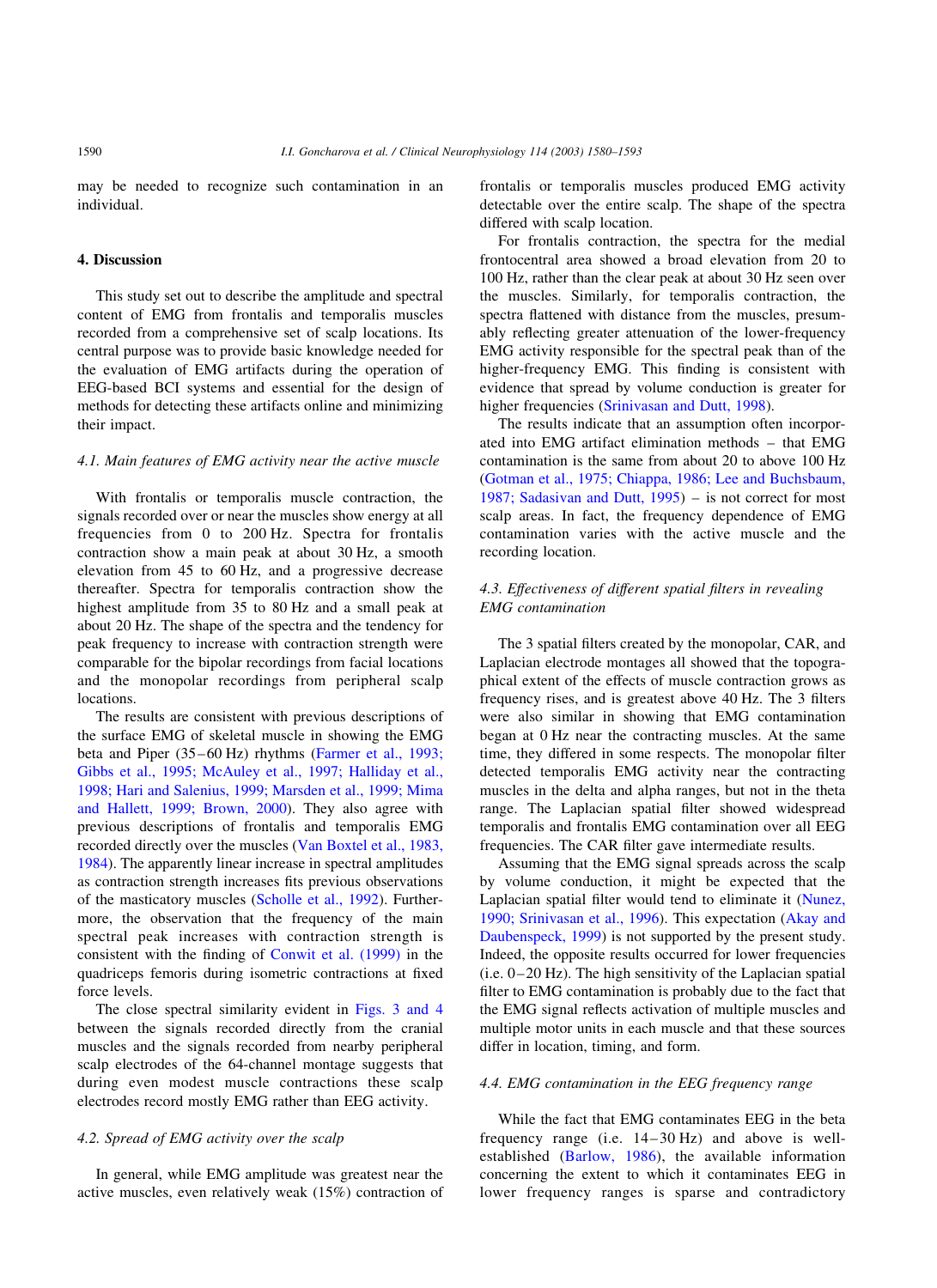([O'Donnell et al., 1974; Lee and Buchsbaum, 1987;](#page-13-0) [Friedman and Thayer, 1991; Willis et al., 1993; Brunner](#page-13-0) [et al., 1996](#page-13-0)). The present study shows that EMG can contaminate all EEG frequency bands and that the contamination differs with scalp location.

In the present study, the delta frequency band  $(0-4 Hz)$ was affected at locations near the active muscles: in the anterior frontal area for frontalis contraction and in the temporal area for temporalis contraction. This localization suggests that oculomotor artifacts were not responsible (although electrodermal activity or skin movements that change electrode impedance could conceivably play a role). In surface EMG, the low-frequency  $0-5$  Hz spectral component is considered to be a true EMG component, reflecting a common drive to motoneurons [\(Marsden et al.,](#page-13-0) [1999; Brown, 2000\)](#page-13-0).

[Brunner et al. \(1996\)](#page-12-0) reported that EMG contamination of EEG is minimal in the theta range. In the present study, this depends on the spatial filter. In the monopolar and CAR data EMG contamination was greater in the delta than in the theta range, while in the Laplacian data it was similar across the EEG frequency range.

The present data show that EMG contamination of EEG signals in the alpha frequency range is widespread over the scalp. Frontalis EMG significantly affects the alpha range in the frontal and frontocentral areas, while temporalis EMG affects the alpha range both in lateral scalp areas and more central locations (C3 and C4). In surface EMG of skeletal muscles, two different alpha range components have been described: single motor unit spikes typically firing at 6–15 Hz and physiological tremor [\(Conway et al.,](#page-12-0) [1995; Hari and Salenius, 1999; Mima and Hallett, 1999;](#page-12-0) [Brown, 2000](#page-12-0)). While the tremor, prominent in the extremities, does not seem to be evident in facial muscle activity, we did observe at scalp locations rhythmical spikes forming the railroad cross-tie pattern [\(Barlow, 1986\)](#page-12-0). The topography of this pattern [\(Fig. 7\)](#page-9-0) suggests that these rhythmical spikes originate in temporal muscles. Often, this pattern was evident in the spectra as increased alpha band activity during muscle contraction as compared to relaxation.

Muscle contraction effects were stronger and more widespread in the beta range than in the alpha range. A previous report ([Friedman and Thayer, 1991](#page-13-0)) noted that EMG had a stronger effect in the alpha range than in the beta range. However, this earlier study did not distinguish actual EMG from EEG attenuation associated with muscle contraction (which is likely to be most marked in the alpha band), and thus cannot be directly compared with the present study.

#### 4.5. EEG changes with muscle contractions

Contraction-related attenuation of EEG components was generally much less prominent than EMG contamination. EEG attenuation was clearly observed only in scalp areas and at frequency ranges that were largely free from EMG activity. Contraction-related enhancement of theta range activity in the medial frontocentral area was apparent in some subjects; and attenuation of alpha range activity was seen at parieto-occipital locations in most subjects. Attenuation was less often evident for the posterior beta activity, probably because in about one-third of subjects the effects of temporalis EMG were evident in the parietal region above 16 Hz. During frontalis contraction, attenuation of EEG mu and beta rhythms in the central scalp area was evident in both the average data and in the data from most individuals. However, such attenuation was not seen during temporalis contraction, probably because it was obscured by spread of temporalis EMG to the central area. These results clearly demonstrate that detection and/or prevention of EMG contamination are important not only for BCI studies focused on rhythms recorded from frontal scalp area but also for those focused on mu and beta rhythms recorded over sensorimotor cortex.

# 4.6. Intra- and inter-individual differences in EMG contamination

Visual inspection of the signals revealed 3 distinct patterns of EMG contamination. Often two of them were evident at different locations in the same subject. The most frequent pattern, which is generally appreciated as indicative of EMG artifact, looks like high-frequency noise superimposed on EEG activity. The second, the railroad cross-tie pattern, consists of rhythmical EMG spikes superimposed on EEG. The third and least common variant resembles EEG beta activity. The spectra of the first pattern are relatively flat (though they may show prominent elevations); the spectra of the second often show peaks in the alpha and/or low beta range; and the spectra of the third show a sharp peak in the beta range  $(20-30 \text{ Hz})$ .

The topography of EMG contamination, particularly with frontalis contraction, often indicates co-contraction, unilateral or bilateral, of other muscles in addition to the target muscle group (e.g. Fig.  $8$ , subject #6, left temporal area during frontalis contraction, 12 Hz and above). This observation is consistent with previous reports that co-contraction of different facial muscles is common ([Clark et al., 1993; Winter et al., 1994; Zafas et al., 1995\)](#page-12-0). Individual variations in co-contraction presumably account for much of the inter-individual variation in the spectral and topographical features of EMG contamination.

The locations of maximum EMG contamination varied markedly across individuals. In two-thirds of the subjects, frontalis EMG contamination was greatest at the most anterior locations, usually Fp1 or AF8. In contrast, temporalis EMG contamination was most often focused not at the edge but at nearby locations, e.g. FC5 or FC6. If the maximum locations are found to remain the same in each individual over time, they might prove particularly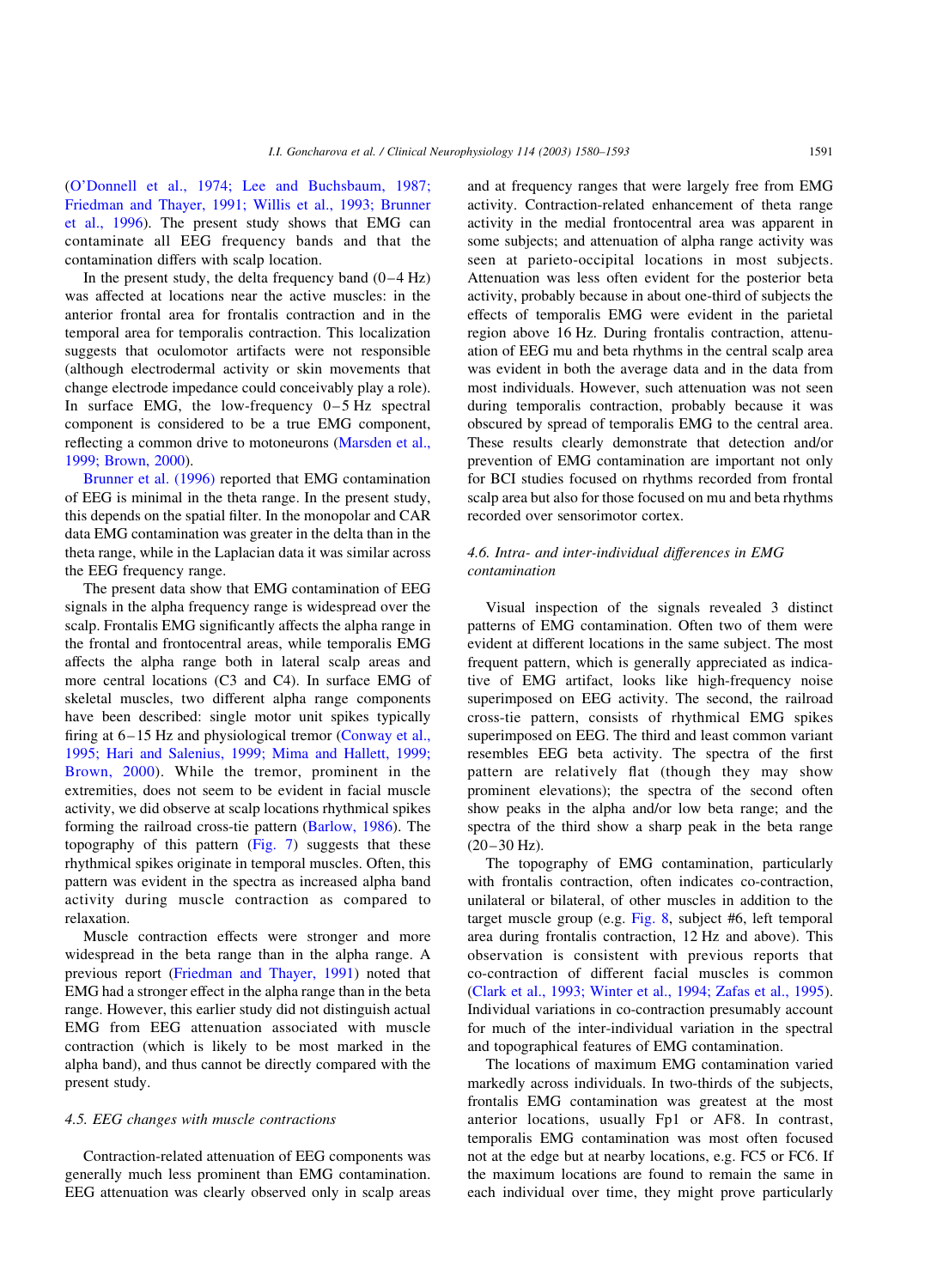<span id="page-12-0"></span>valuable for development of automatic online EMG detection algorithms.

# 4.7. Detection and elimination of EMG contamination

Ontogenetically, structurally, and functionally facial muscles appear to be a hybrid of somatic and smooth muscles [\(Sumitsuji, 1986\)](#page-13-0) and typically show tonic activity. As a result, some degree of EMG contamination is probably present in most EEG recordings. Thus, the key issue for an EEG project is to what extent this contamination interferes with its goals. The present study shows that EMG contamination must be considered a potential problem for all BCI studies involving EEG rhythms, particularly, those recorded over frontal areas but also those recorded elsewhere on the scalp. Thus, such studies need to incorporate comprehensive multichannel data collection and data evaluation designed to detect EMG contamination of the EEG signal features used for communication and control by the BCI system.

The detection of EMG contamination requires appropriate spectral and topographical analyses. Evaluation at one or a few locations and in one or a limited number of frequency bands is not adequate. With such limited analysis, EMG contamination may masquerade as EEG activity and lead to erroneous conclusions (e.g. [Lauer et al., 1999, 2000\)](#page-13-0). This is particularly important for BCI studies using EEG beta or gamma band activity. A sufficiently comprehensive spectral and topographical evaluation can usually recognize EMG contamination. While EMG beta peaks in the spectra can be sharper and larger than EEG beta peaks, they are typically accompanied by higher frequency activity, including activity above 40 Hz. Even if such higherfrequency activity is not seen in the spectra (as can occur with weak muscle contraction), EMG activity in the EEG frequency bands can usually be recognized by its peripheral location in scalp topographies.

The simplest approach to eliminating the effects of EMG contamination is to use amplitude in an appropriate frequency band(s) at an appropriate peripheral location(s) to measure this contamination and suspend data collection when this amplitude exceeds a defined criterion. While this simple method has proved effective ([McFarland et al.,](#page-13-0) [1997a](#page-13-0)), its value is limited to situations in which EMG contamination occurs infrequently and/or is subject to voluntary control by the subject. When EMG contamination is always or usually present and the subject cannot suppress it, other methods for eliminating it from the recorded signal are essential.

The present data imply that EMG contamination and EEG have substantial statistical independence from each other both temporally and spatially. This suggests that a spatial Independent Components Analysis (ICA) ([Jung et al.,](#page-13-0) [2000\)](#page-13-0) could be an effective method for detecting EMG contamination and then removing it from the signals used for BCI communication and control. The implementation of

this method might be facilitated by preliminary recording in which the subject voluntarily contracted specific muscles. The accuracy, reliability, and online practicality of this and other possible methods for detecting and eliminating EMG contamination remain to be explored.

## Acknowledgements

We are grateful to our subjects for their conscientious participation in the study. We thank Mr. William A. Sarnacki for technical assistance and Dr. Ann M. Tennissen for reviewing the manuscript. This work was supported by grants from the National Center for Medical Rehabilitation Research, NICHD, NIH (HD30146); from NIBIB and NINDS, NIH (EB00856); and from the ALS Hope Foundation.

#### References

- Akay M, Daubenspeck JA. Investigating the contamination of electroencephalograms by facial muscle electromyographic activity using matching pursuit. Brain Lang 1999;66:184–200.
- American EEG Society. Guideline thirteen: guidelines for standard electrode position nomenclature. J Clin Neurophysiol 1994;11:111–3.
- Anderer P, Roberts S, Schlogl A, Gruber G, Klosch G, Herrmann W, Rappelsberger P, Filz O, Barbanoj MJ, Dorffner G, Saletu B. Artifact processing in computerized analysis of sleep EEG – a review. Neuropsychobiology 1999;40:150–7.
- Barlow JS. Artifact processing (rejection and minimization) in EEG data processing. In: Lopes da Silva FH, Storm van Leeuwen W, Remond A, editors. Handbook of electroencephalography and clinical neurophysiology. Revised series, vol. 2. Amsterdam: Elsevier; 1986. p. 15–62.
- Bragina NN, Dobrohotova TA. Funkcionalnye asimmetrii cheloveka. (Functional asymmetry of the human) Moscow: Medicina; 1981. [in Russian].
- Brown P. Cortical drives to human muscle: the Piper and related rhythms. Prog Neurobiol 2000;60:97–108.
- Brunner DP, Vasko RC, Detka CS, Monahan JP, Reynolds CF, Kupfer DJ. Muscle artifacts in the sleep EEG: automated detection and effect on all-night EEG power spectra. Sleep Res 1996;5:155–64.
- Cecere F, Ruf S, Pancherz H. Is quantitative electromyography reliable? J Orofac Pain 1996;10:38–47.
- Chiappa KH. Progress in topographic mapping of neurophysiological data. In: Duffy FH, editor. Topographic mapping of brain electrical activity. Boston, MA: Butterworths; 1986. p. 393–6.
- Clark GT, Browne PA, Nakano M, Yang Q. Co-activation of sternocleidomastoid muscles during maximum clenching. J Dent Res 1993;72: 1499–502.
- Cohen G. Theoretical interpretations of lateral asymmetries. In: Beamont JG, editor. Divided visual field studies of cerebral organisation. London: Academic Press; 1982.
- Conway BA, Farmer SF, Halliday DM, Rosenberg JR. On the relation between motor-unit discharge and physiological tremor. In: Taylor A, Gladden MH, Durbaba R, editors. Alpha and gamma motor systems. New york, NY: Plenum Press; 1995. p. 596–8.
- Conwit RA, Stashuk D, Tracy B, McHugh M, Brown WF, Metter EJ. The relationship of motor unit size, firing rate and force. Clin Neurophysiol 1999;110:1270–5.
- Farmer SF, Bremner FD, Halliday Rosenberg JR, Stephens JA. The frequency content of common synaptic inputs to motoneurons studies